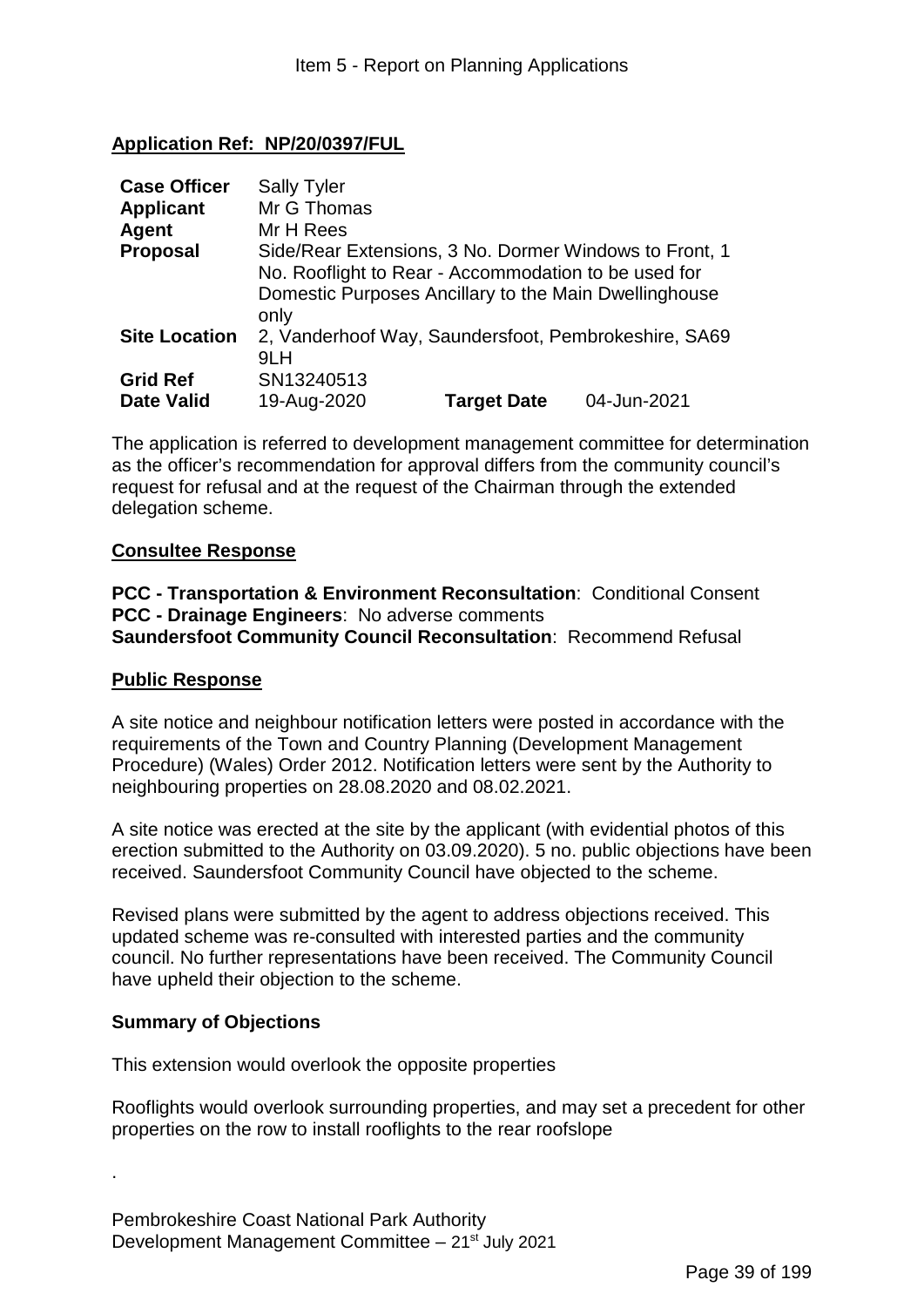No other properties (on Vanderhoof Way) have views over the Whitlow Bungalows

The proximity of the rear wing will be very close to the rear boundary of neighbouring property and fence line.

The proposed [rear] extension would come within two metres of the fence boundary and further decrease privacy

There is an appreciable drop in ground level from the proposed development, hence increasing their view of my property

Devaluation of property

- In discussion with officers, 4 no. rooflights previously proposed to be introduced into the rear roofslope have been omitted from the scheme
- A suitably worded condition will be added to any permissions issued to require that the 1 no. remaining proposed rear rooflight serving the bathroom will be obscured glazed to a minimum of level 3 on the Pilkington scale of obscurity, and be non-opening to a minimum of 1.7m height above internal floor level.
- In discussion with officers, the Agent has declined to omit the proposed highlevel rear lozenge window from the scheme. A suitably worded condition will be added to any permissions issued to require that the high-level lozenge window in the rear (northern) elevation of the rear extension be obscured glazed to a minimum of level 3 on the Pilkington scale of obscurity, and be non-opening, to be retained as such in perpetuity.

If the property is to be used as a photographic studio does that mean it will need commercial planning? And if so what allowance has been made for parking of the customers? As only two parking bays are noted on plan and they will be taken up by the occupants of both flats.

[There is the] potential to turn the "Photographic studio and study" into a kitchen area for a one bedroom flat.

• A suitably worded condition will be added to any permissions issued to require that the accommodation created shall be used ancillary to the main dwellinghouse only, to be retained as such in perpetuity (ie the property cannot be split into 2 no. separate units for occupation (nor let), and that no commercial activities whatsoever shall be carried out at the site (ie the proposed photography studio must be for personal domestic use only, and shall not be used whatsoever for commercial purposes).

#### **Public Response**

A site notice and neighbour notification letters were posted in accordance with the requirements of the Town and Country Planning (Development Management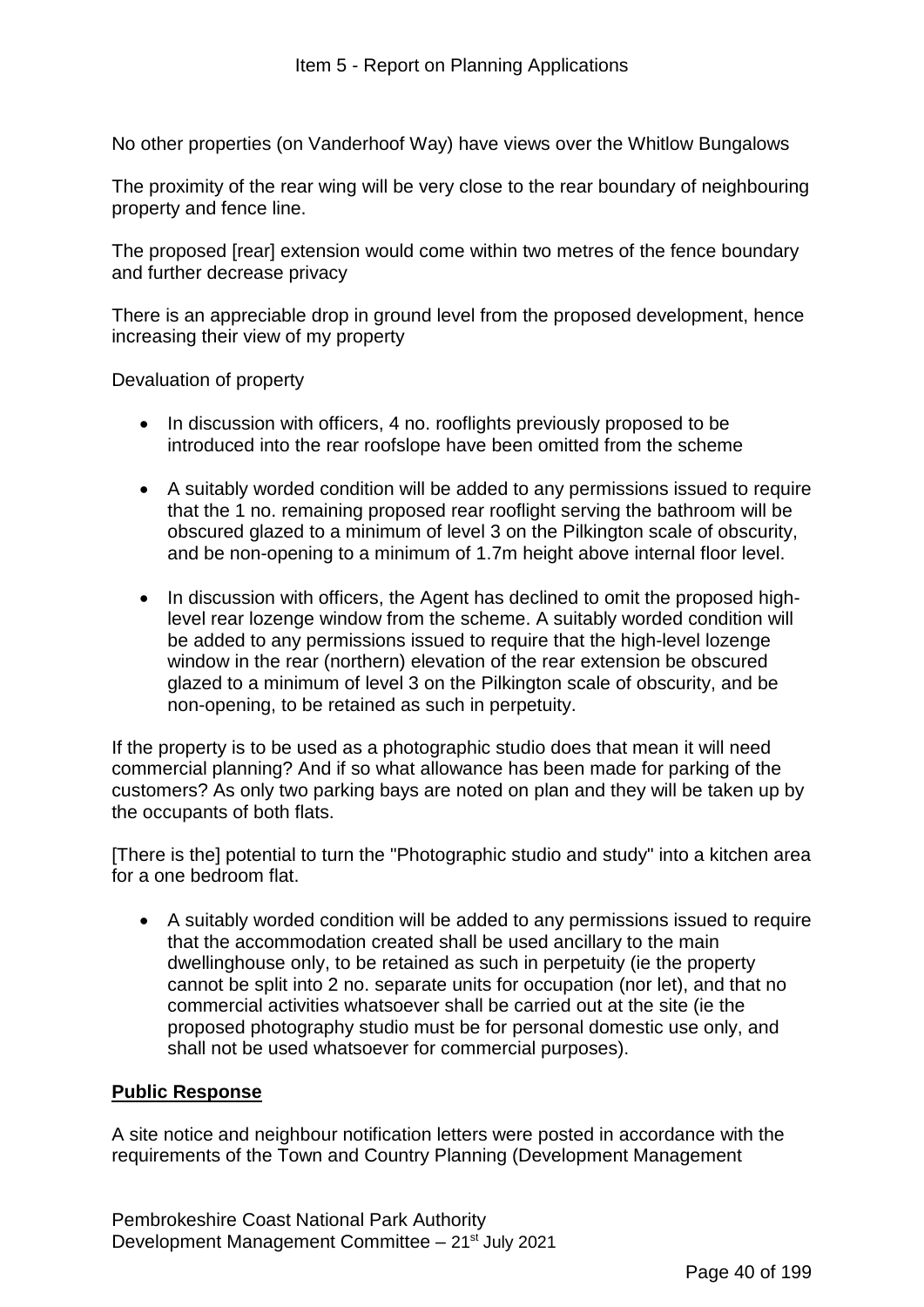Procedure) (Wales) Order 2012. Notification letters were sent by the Authority to neighbouring properties on 28.08.2020 and 08.02.2021.

A site notice was erected at the site by the applicant (with evidential photos of this erection submitted to the Authority on 03.09.2020). 5 no. public objections have been received. Saundersfoot Community Council have objected to the scheme.

Revised plans were submitted by the agent to address objections received. This updated scheme was re-consulted with interested parties and the community council. No further representations have been received. The Community Council have upheld their objection to the scheme.

### **Summary of Objections**

This extension would overlook the opposite properties

Rooflights would overlook surrounding properties, and may set a precedent for other properties on the row to install rooflights to the rear roofslope

No other properties (on Vanderhoof Way) have views over the Whitlow Bungalows

The proximity of the rear wing will be very close to the rear boundary of neighbouring property and fence line.

The proposed [rear] extension would come within two metres of the fence boundary and further decrease privacy

There is an appreciable drop in ground level from the proposed development, hence increasing their view of my property

Devaluation of property

- In discussion with officers, 4 no. rooflights previously proposed to be introduced into the rear roofslope have been omitted from the scheme
- A suitably worded condition will be added to any permissions issued to require that the 1 no. remaining proposed rear rooflight serving the bathroom will be obscured glazed to a minimum of level 3 on the Pilkington scale of obscurity, and be non-opening to a minimum of 1.7m height above internal floor level.
- In discussion with officers, the Agent has declined to omit the proposed highlevel rear lozenge window from the scheme. A suitably worded condition will be added to any permissions issued to require that the high-level lozenge window in the rear (northern) elevation of the rear extension be obscured glazed to a minimum of level 3 on the Pilkington scale of obscurity, and be non-opening, to be retained as such in perpetuity.

If the property is to be used as a photographic studio does that mean it will need commercial planning? And if so what allowance has been made for parking of the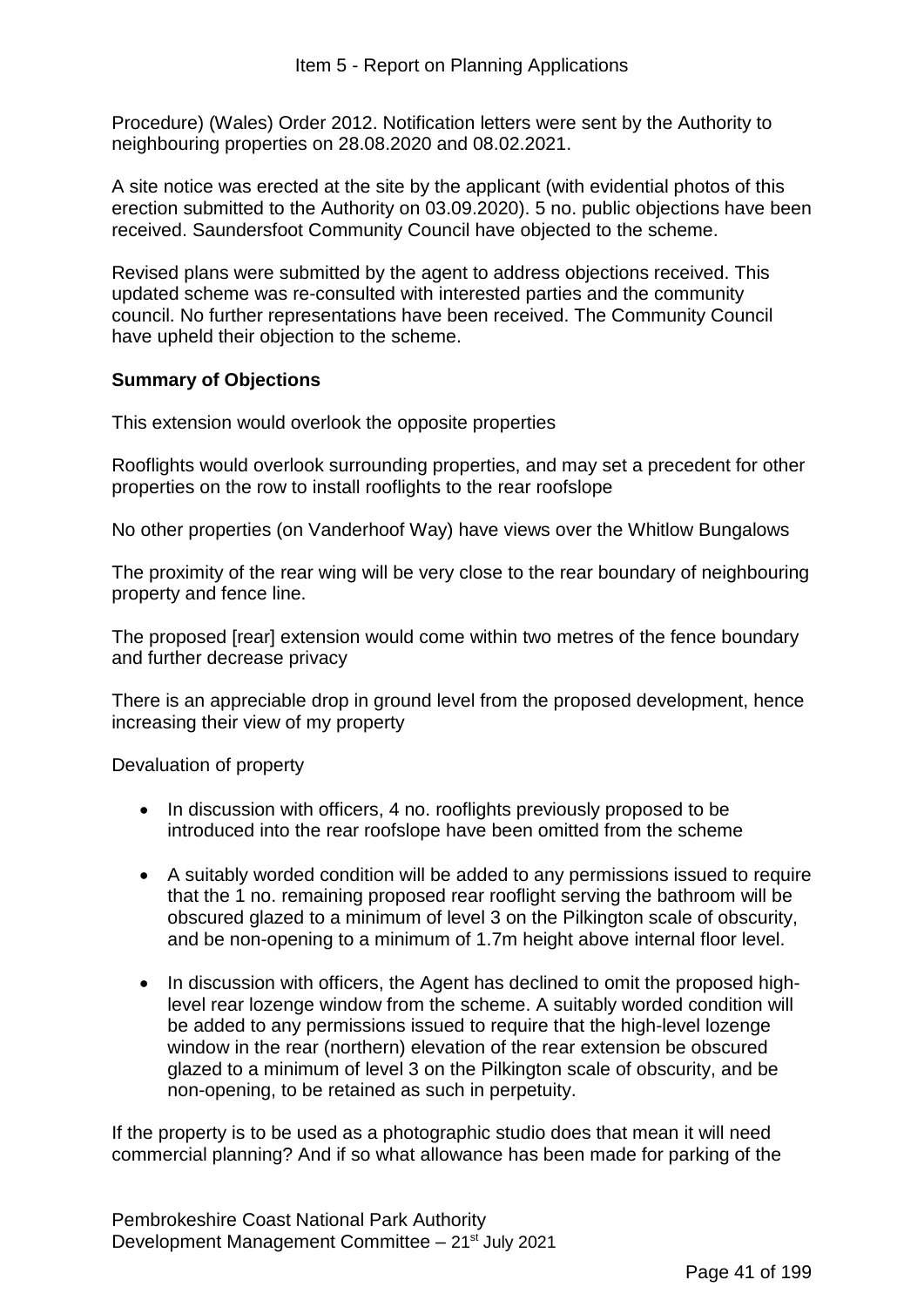customers? As only two parking bays are noted on plan and they will be taken up by the occupants of both flats.

[There is the] potential to turn the "Photographic studio and study" into a kitchen area for a one bedroom flat.

• A suitably worded condition will be added to any permissions issued to require that the accommodation created shall be used ancillary to the main dwellinghouse only, to be retained as such in perpetuity (ie the property cannot be split into 2 no. separate units for occupation (nor let), and that no commercial activities whatsoever shall be carried out at the site (ie the proposed photography studio must be for personal domestic use only, and shall not be used whatsoever for commercial purposes).

### **Officer's response to Community Council Objections**

No other properties in the road have dormer windows to the front.

• Each site and proposed development is considered on its own individual merits, and the absence of other similar development on other properties within the row is not in itself sufficient planning justification for refusal. Addition of 3 no. dormer windows into the principal roofslope of the property is not considered to be inappropriate design in this instance, as the property faces immediately towards the rear of other properties on the Ridgeway, which feature an amalgamation of all-sorts of different structures and designs to their rear – Therefore, it is considered that alteration of the appearance of the principal roofslope of the bungalow will not cause any further adverse impact on the quality of the streetscene in this location than is already caused by other rear development to the dwellings which the site immediately faces towards. The addition of 3 no. dormers to the principal roofslope of this property, in itself is considered suitable design in this location.

The question was raised if it is a dwelling or business premises.

• A suitably worded condition will be added to any permissions issued to require that the accommodation created shall be used ancillary to the main dwellinghouse only, to be retained as such in perpetuity. The agent has declared in writing (to be approved as part of any permissions issued) that all accommodation to be created by the proposal is to be used for domestic purposes ancillary to the main dwellinghouse only, and this information must be taken, within planning terms, at face-value.

The garage to be demolished is single storey which will be developed to a two storey living quarters linking to a single-story existing garage, this was considered to be over development of the area of plot.

• Officers considered that the scale of the proposed development is acceptable in this instance, based upon the agent's declaration that no element of the development will overhang the adjoining property. The development will result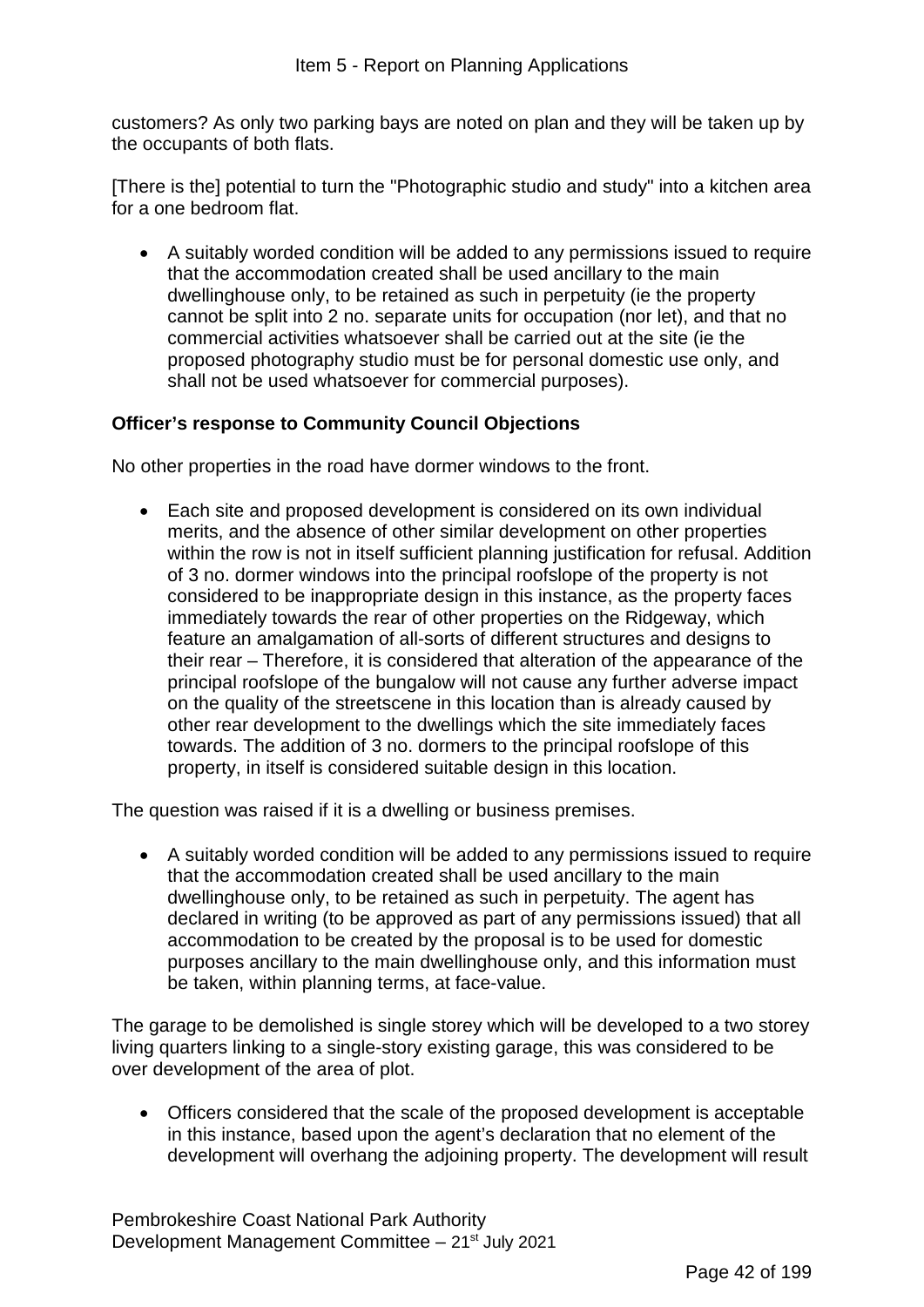in creation of a 1.5 storey dwelling - with additional dormer accommodation created within the existing roofspace.

Although as presented it is an attractive proposal, due to the location and nature of the existing building and neighbouring buildings, request that the Planning Authority consider this application for refusal.

Re-consultation response: Following consideration of the amended plans Saundersfoot Community Council's views have not altered in any way and its original response stands

#### **Policies considered**

Please note that these policies can be viewed on the Policies page Pembrokeshire Coast National Park website -

http://www.pembrokeshirecoast.org.uk/default.asp?PID=549

- LDP2 Policy 01 National Park Purposes and Duty
- LDP2 Policy 04 Saundersfoot Local Centre
- LDP2 Policy 08 Special Qualities
- LDP2 Policy 10 Sites and Species of European Importance
- LDP2 Policy 14 Conservation of the Pembrokeshire Coast National Park
- LDP2 Policy 29 Sustainable Design
- LDP2 Policy 30 Amenity
- LDP2 Policy 32 Surface Water Drainage
- LDP2 Policy 60 Impacts of Traffic
- PPW11
- SPG02 Low Impact Development making a positive contribution
- SPG05 Sustainable Design
- SPG06 Landscape
- SPG12 Parking
- TAN 05 Nature Conservation and Planning
- TAN 12 Design

#### **Constraints**

Ancient Monument - within 500m LDP Centre:60pc aff housing;30 units/ha Recreation Character Areas Surface Coal High Coal Risk Affordable Housing Submarkets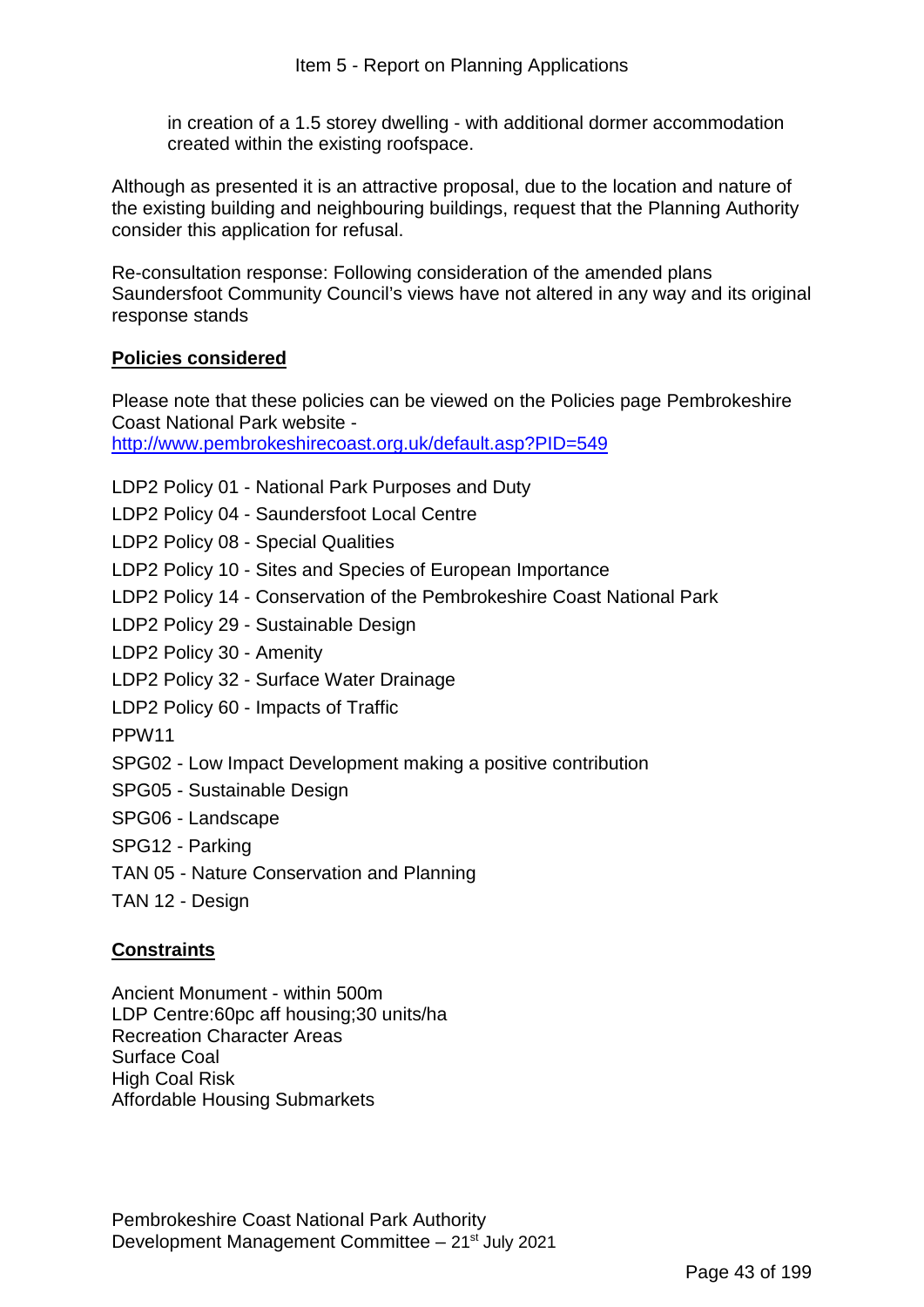### **Officer's Appraisal**

#### **Site and Context**

Please refer to drawings and site photos

#### **Relevant Planning History**

PA/20/0042 Conversion of roofspace to bedroom & living area & construction of side extension to replace existing flat roof garage Recommended Approval 26-Jun-2020

#### **Description of Proposal**

- addition of 3 no. dormer windows to principle roofslope
- Removal of existing chimney stack
- addition of pitched roof extension over existing single storey flat-roofed garage, creating secondary entrance point to property
- addition of rear single storey extension, featuring high-level lozenge window in rear elevation
- addition of 1 no. rooflight in rear roofslope
- External materials to match existing property
- Extension is to provide photography studio (for domestic purposes only) and study, with separate entrance point and staircase linking to bathroom, living room and bedroom suite in roof space.

#### **Key Issues**

The application raises the following planning matters:

- *Policy and Principle of Development*
- *Siting, Design and Impact upon the Special Qualities of the National Park*
- *Amenity and Privacy*
- *Access and Parking*
- *Landscaping*
- *Biodiversity*

#### **Policy and Principle of Development:**

Policy 1 of the Pembrokeshire Coast National Park Local Development Plan 2 (LDP2) sets out the National Parks' purposes and duty, in order to ensure that development within the Park is compatible with these. Policy 4 of LDP2 permits development in Saundersfoot which 'contributes to the protection and enhancement of the village's special qualities'.

The site lies within an established residential estate within the Saundersfoot centre boundary (as defined by LDP2 2020). The property is located on a private (unadopted) cul-de-sac. The proposed alterations and extensions are considered to be acceptable in principle. The extensions will be contained within the established residential curtilage of the dwellinghouse and will be of a similar appearance and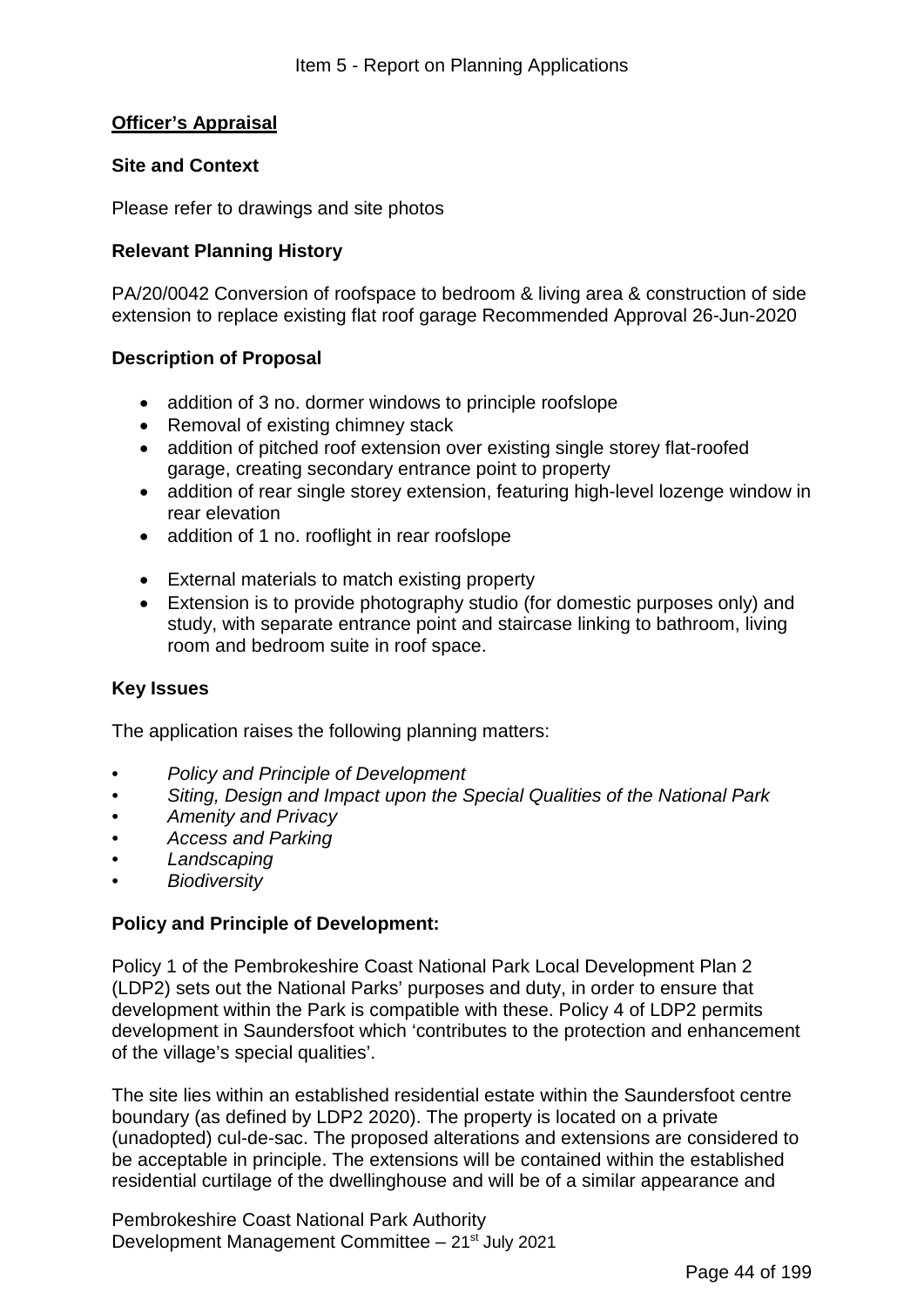form to the host dwelling, using external materials and finishes to match the existing dwelling. A suitably worded condition will be added to any permissions issued to require that external materials used in the extensions match those of the existing property.

The agent has confirmed in writing that the accommodation proposed to be created, including the photography studio, will be used for domestic purposes only. The accommodation proposed to be created will not be used as a holiday let, nor as a separate unity of accommodation to the main dwellinghouse whatsoever. To ensure the suitability of the use of the proposed development within its context, and as a separate secondary entrance point is proposed to be introduced to access the side and rear extensions and the loft conversion over, a suitably worded condition would be added to any permission issued to ensure that none of the newly created accommodation is sub-divided from the main dwelling to create a separate unit of accommodation nor holiday let, nor is used for commercial purposes whatsoever.

Subject to the imposition of a suitably worded condition controlling the use of the proposed development, and ensuring the suitable external appearance of the extensions to match the existing host property, the principle of the proposal is considered acceptable and does not cause an adverse impact on the special qualities of the National Park or centre in this location. As such, the proposed development accords with policies 1 and 4 of LDP2 and can be supported.

### **Siting, Design and Impact upon the Special Qualities of the National Park:**

Policy 8 of the Pembrokeshire Coast National Park Local Development Plan 2 (LDP2) is a strategy policy which refers to the special qualities of the National Park and lists priorities to ensure that these qualities will be protected and enhanced.

Policy 14 of LDP2 seeks the conservation of the Pembrokeshire Coast National Park, resisting development that would cause significant visual intrusion and/or, that would be insensitively and unsympathetically sited within the landscape, and resisting development that would fail to harmonise with, or enhance the landform and landscape character of the National Park and/or fails to incorporate important traditional features.

Policy 29 of LDP2 requires all development proposals to be well designed in terms of place and local distinctiveness.

It is not considered that addition of a pitched roof over the exiting linked flat-roofed garage will cause an unacceptably adverse impact on the visual appearance of the host dwelling, nor to the quality or character streetscene. Plans have been amended to ensure that no element of the proposal overhangs the boundary with the adjoining property. The pitched roof over the existing garage is considered to replicate the appearance, form and scale of the host dwelling.

Addition of 3 no. dormer windows into the principal roofslope of the property is not considered to be inappropriate design in this instance, as the property faces immediately towards the rear of other properties on the Ridgeway, which feature an amalgamation of all-sorts of different structures and designs to their rear –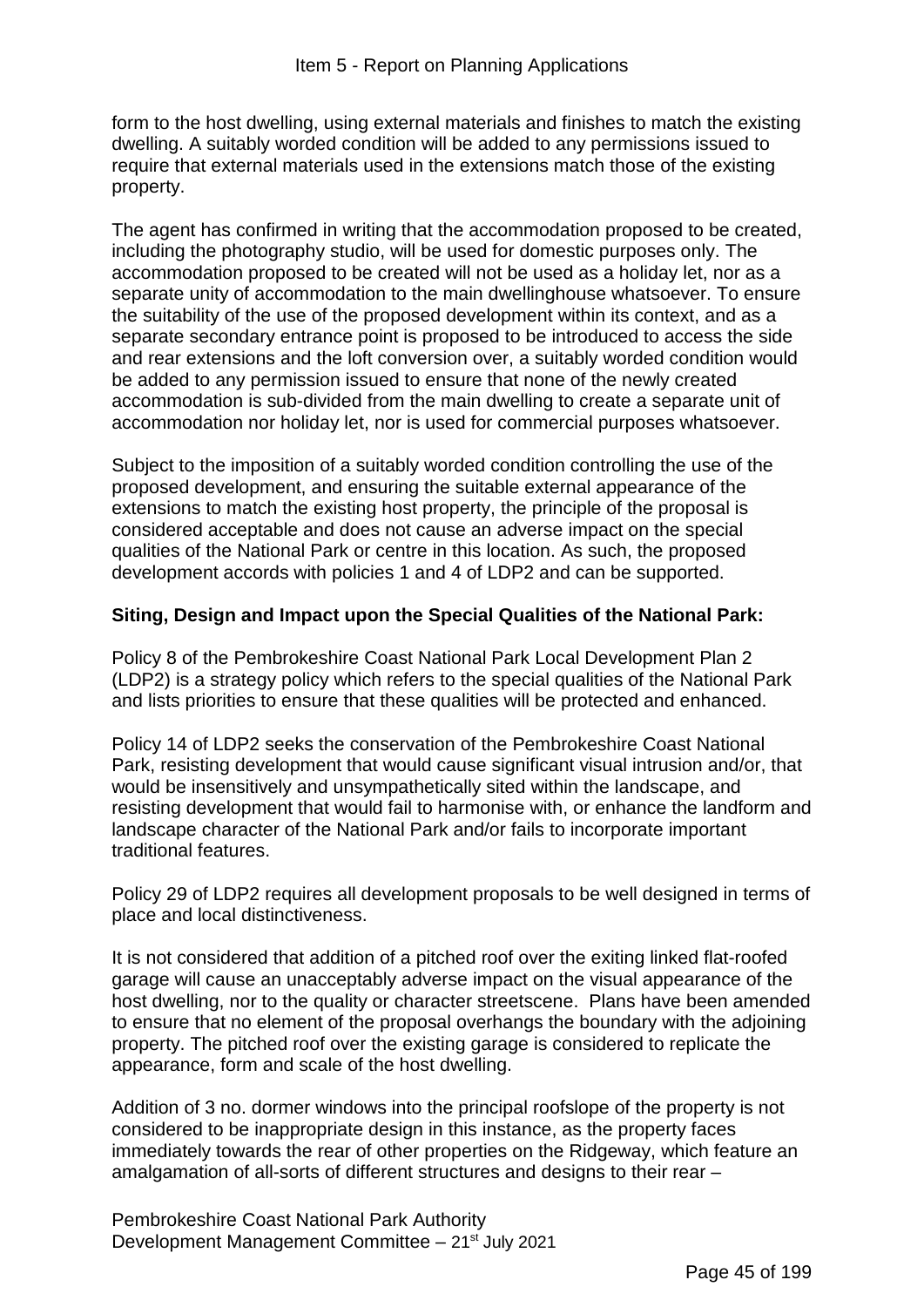Therefore, it is considered that alteration of the appearance of the principal roofslope of the bungalow will not cause any further adverse impact on the quality of the streetscene in this location than is already caused by other rear development on the properties which immediately face towards the site.

Materials to match the existing property throughout the scheme is welcomed.

The proposal is considered to be an appropriate design which is compatible with its context, surroundings and character and appearance of the existing host property and the streetscene, and complies with policies 8, 14 and 29 of LDP2.

#### **Amenity and Privacy:**

Policy 30 of LDP2 refers to 'amenity' in general, seeking to avoid incompatible development and significant adverse impact upon the amenity enjoyed by neighbouring properties.

4 no. rooflights which were previously proposed to be introduced into the rear roofslope of the dwelling have been omitted from the scheme, in the interests of preserving the privacy and amenity of neighbouring properties on Whitlow. This omission is welcomed.

The high-level lozenge window proposed to be introduced into the rear elevation of the proposed rear extension will come within 2m of the shared rear boundary of neighbouring property 38 Whitlow. Due to the topography of the land, the site is raised above the rear garden of 38 Whitlow by some 1-2 meter(s). The proposed window will rise above the height of any domestic boundary treatments between plots, giving vantage over the rear garden of the neighbouring property below. Officer's request to omit this window from the scheme, in the interests of preserving the privacy and amenity of neighbouring properties on Whitlow, has been declined by the agent. Inclusion of this window, in close proximity to the rear boundary with the neighbouring property, overlooking the private rear amenity space of 38 Whitlow is considered unfortunate.

However, as this window lies 1.7m above the internal floor level of the habitable room which it serves, it is not considered that the degree of overlooking possible from this window into the garden of neighbouring property 38 Whitlow provides sufficient grounds for refusal of the application. This is subject to a suitably worded condition being added to any permissions issued to require that the high-level lozenge window in the rear elevation of the rear extension be obscured glazed to a minimum of level 3 on the Pilkington scale of obscurity, and be non-opening, to be retained as such in perpetuity. Any drawings approved, will be approved notwithstanding notation which shows this window as an opening casement.

A suitably worded condition will be added to any permissions issued to require that the rear rooflight serving the bathroom will be obscured glazed to a minimum of level 3 on the Pilkington scale of obscurity, and be non-opening to a minimum of 1.7m height above internal floor level, in the interests of preserving the privacy and amenity of neighbouring properties on Whitlow. As this rooflight serves a non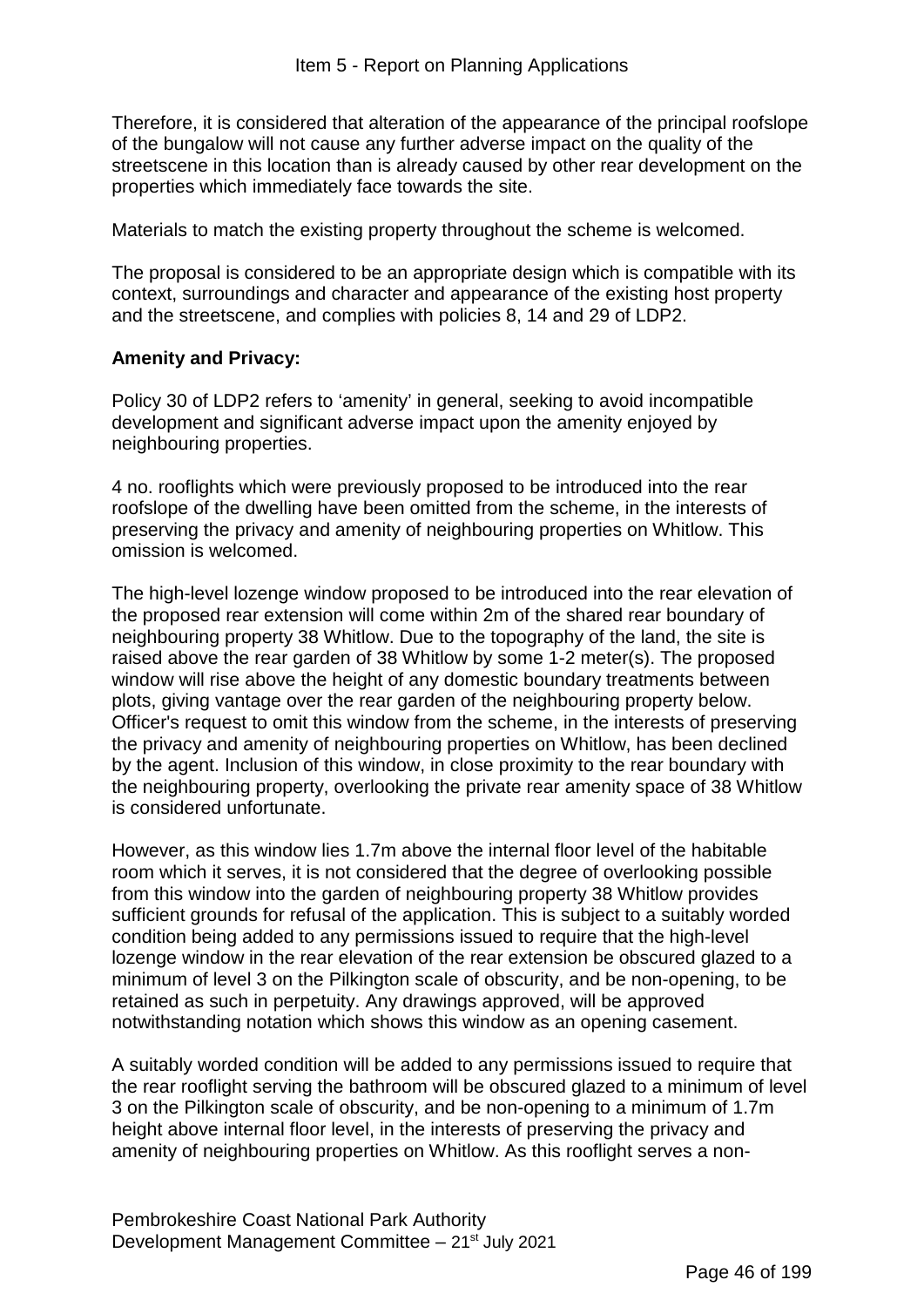habitable room, its inclusion within the rear roofslope of the property, with obscured glazing, is considered acceptable in this instance.

As previously discussed, the agent has confirmed in writing that no commercial activities, nor creation of a separate unit of accommodation nor holiday let will be created by the development. With this in mind, use of the development as a single residential unit is not considered to cause an adverse impact on the privacy or amenity of neighbouring properties.

Subject to the imposition of suitably worded conditions relating to obscured glazing, non-opening windows, and suitable domestic use of the accommodation created, the scheme is not considered to cause an adverse impact on the privacy and amenity of neighbouring properties to an unacceptable degree and should be supported.

### **Access and Parking:**

In consultation with the Highways Department at Pembrokeshire County Council, it is considered that insufficient information has been provided with this application to detail adequate off-road parking provision at the site to serve the increase in bedroom number proposed. 1 no. existing off-road vehicular parking space will be lost via conversion of the existing garage into additional domestic accommodation.

The Highways Authority request that 2 no. or 3 no. off-road parking spaces be provided at the site to serve the enlarged property - however, provision of this number of parking spaces would require removal of a length of existing domestic hedging within the front garden of the property and loss of (or partial loss of) the existing grassed lawned area to the front of the property. The existing landscaping to the front of the property in itself forms an attractive part of the streetscene and its loss would be regrettable. The grassed and vegetated front gardens of the properties in the row and their uniform front boundary treatments provide attractive character within the streetscene. Loss of the property's front boundary treatment and/or garden to make way for the required additional parking provision which is needed to make the proposed enlargement of the property acceptable, would be regrettable.

A suitably worded pre-commencement condition would be added to any permissions issued to require that details of adequate off-road parking provision at the site, and treatment of the existing front garden, vegetation/landscape features and boundary treatment to the frontage, be submitted for the express written consent of the Authority and the Highways Authority prior to the commencement of any works on site. Agreed details shall be completed and brought into use prior to the occupation of any accommodation hereby approved.

A suitably worded informative note would be added to any permissions issued to inform that all plant, machinery, materials and vehicles associated with the works should be stored within the site and that no users of the highway/access to the front of the property (either vehicular or pedestrian) should be obstructed by the works on site. It is considered the site can provide sufficient off-road provision for the storage of materials and vehicles associated with the construction phase.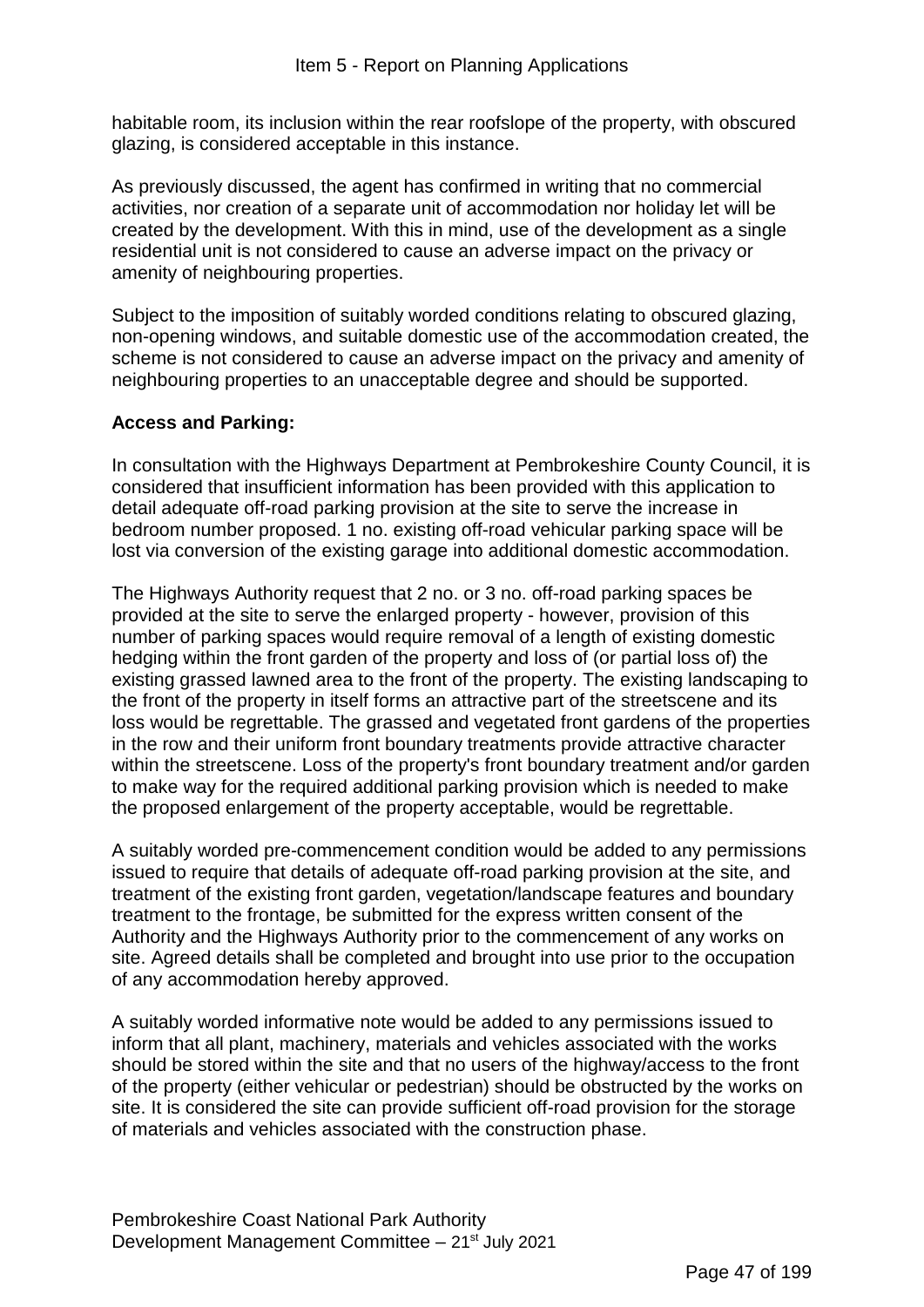Therefore, subject to the suitable pre-commencement discharge of conditions related to off-road parking provision at the site, and associated suitable treatment of the existing front garden, vegetation and boundary treatment alongside the street frontage to the front of the property, the development is considered to accord with policy 60 of LDP2 and should be supported.

## **Landscaping:**

As noted in the 'Access and Parking' section of this report, existing vegetation and lawn to the front of the property will likely be removed (in either whole or part) to create the requisite off-road parking provision required to serve the enlarged accommodation proposed.

As noted, loss of existing vegetation, front garden and existing boundary treatment to the street frontage of the property will have planning implications in its own right, in terms of the impact which this loss will cause to the quality and visual amenity of the streetscene - as the site forms part of a row of uniform bungalows, having uniform and coherent garden frontages to all properties of the row - which creates an attractive and coherent streetscene in its uniformity. Further details on these matters will be required to be submitted for the consideration and written consent of the Authority, prior to the commencement of any works on site.

The proposed rear extension will be sited on land already laid to domestic lawn, the loss of which is not considered to be unacceptable in this instance.

It is considered that further information, to be provided via pre-commencement discharge of condition, be required in order for the impact of the proposed development on the existing landscape features of the site to be adequately assessed.

#### **Biodiversity:**

PPW, TAN5 and LDP2 policy 11 requires biodiversity considerations to be taken into account in determining individual applications. The presence of a species protected under UK or European legislation is a material consideration when dealing with applications that are likely to result in disturbance or harm to the species or its habitat.

The Authority's' Ecologist has been consulted on the scheme and no adverse comments have been received.

2 no. suitably worded standard conditions will be applied to any permissions issued to require that a biodiversity enhancement measure, to include at least 1 no. bat box or 1 no. bird box be installed under the eaves of the property, on an elevation which does not feature any external lighting, to be installed prior to first beneficial use of the development hereby approved, and to be retained as such in perpetuity.

A further suitably worded condition would be added to any permissions issued to require that installation of any external lighting associated with the development will require the express written consent of the authority prior to any installation, and that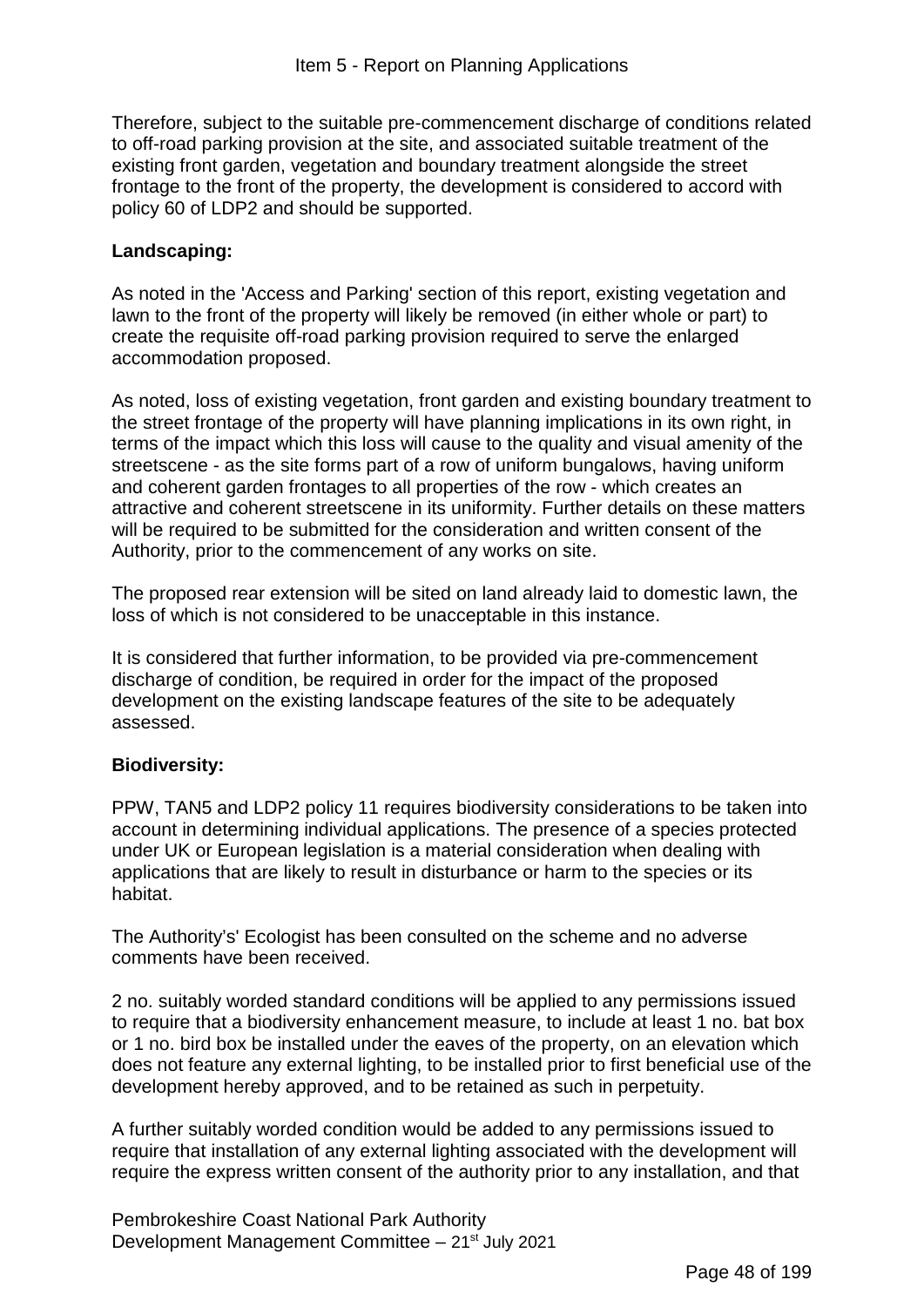any external lighting to be installed in association with the development shall omit less than 600 lumens in intensity, shall be low-level, shall be hooded to direct any light spillage towards the ground and shall operate on a PIR system only.

Suitably worded advisory notes will be added to any permissions issued to require that a precautionary approach be taken to unexpectedly encountering ecology on the site during the course of the works.

As such, subject to the imposition of suitable conditions, the development is considered to accord with statutory requirements relating to biodiversity and policy 11 of Local Development Plan 2 2020 and can be supported.

### **Land Drainage:**

Policy 32 'Surface Water Drainage' of the LDP states that "Development will be required to incorporate sustainable drainage systems for the disposal of surface water on site". A further note states "The disposal of surface water run-off from development both during construction and after completion requires careful consultation in order to minimise its adverse environmental impact".

The development will result in an increase of impermeable surface area (roofslopes and hard surfaced area) at the site. No details have been provided with this application as to how the increased surface water run-off from roof areas or parking area will be dealt with at the site.

2 no. standard drainage conditions will be added to any permissions issued to ensure that all surface run-off from all hard surfaces at the site is disposed of to soakaway or to some other form of sustainable drainage system, to be retained as such in perpetuity.

A further suitably worded condition will be added to any permissions issued to ensure that any external surfaces at the site are laid to permeable or semipermeable materials only, to be retained as such in perpetuity. Details of surface treatments proposed to be laid in the enlargement of the parking area to the front of the property should be specified as part of the pre-commencement discharge of condition, as previously discussed in the "Access and Parking" Section of this report. Permeable or semi-permeable surface treatments should be specified only.

As such, with the imposition of 2 no. suitably worded conditions added to any permissions issued, the development is considered to accord with policy 32 of Local Development Plan 2 2020 and can be supported.

SAB approval to any drainage system may also be required from PCC, notwithstanding the proposed conditions, and an informative would be added to that effect.

#### **Conclusion**

The proposed scheme by virtue of its scale, form, appearance and declared use is considered to be acceptable in the context of the host property, streetscene and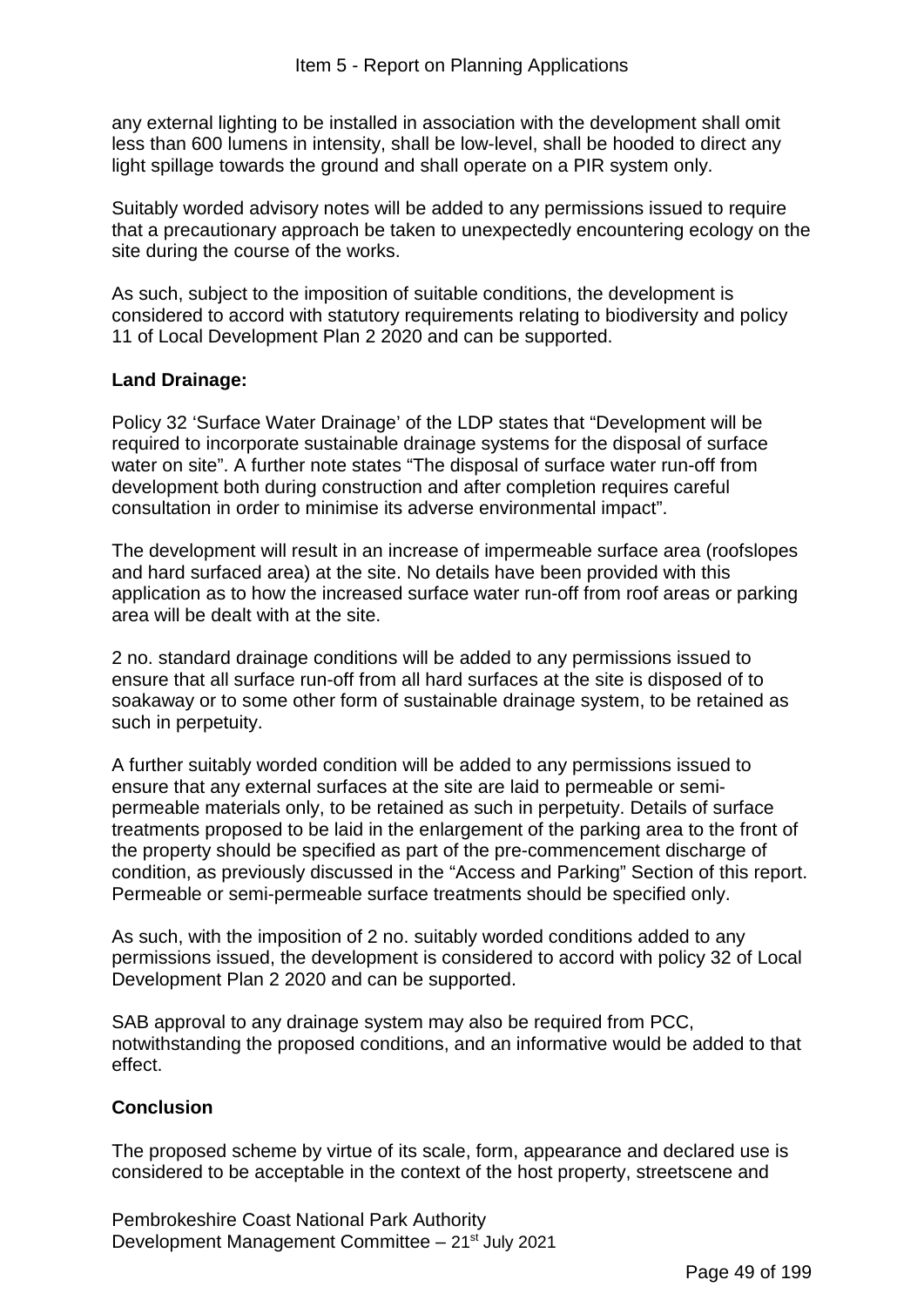wider landscape - subject to the pre-commencement agreement of suitable front amenity area and boundary treatment alterations which are required to create adequate off-road parking provision at the site, so as not to cause a detrimental impact to the quality and character of the streetscene in this location.

Use of materials to match the host property is welcomed. Privacy and amenity concerns impacting neighbouring properties have been suitably mitigated by omission of 4 no. rooflights form the scheme, and by imposition of suitable conditions relating to obscured glazed and non-opening windows.

Conditions that the accommodation to be created is not subdivided from the host property nor used for holiday let nor commercial purposes whatsoever, will ensure that the use of the extensions are suitable to the residential context of the site. No unacceptably adverse impacts are considered to be caused to biodiversity, as a result of the development. Control by condition of external lighting to be installed at the site and sustainable drainage measures is considered acceptable.

Further details will be required to be agreed via pre-commencement discharge of condition relating to off-road parking provision at the site, and the associated alterations this provision will require to the front of the property, as noted above.

The proposal is not considered to adversely affect the special qualities of the National Park in this location to an unacceptable degree, and subject to various conditions, and the face-value information relating to use, supplied as part of the application, the proposal is not considered to be unacceptable development within in the context of the residential setting, the wider landscape of Saundersfoot, nor within this area of the National Park. As such, the proposal is considered to accord with policies 1, 4, 8, 9, 11, 15, 29, 30, 32, and 60 of LDP2 and should be supported.

#### **Recommendation**

# **APPROVE, subject to the following conditions:**

- 1. The development shall begin not later than five years from the date of this decision. Reason: Required to be imposed pursuant to Section 91 (1) of the Town and Country Planning Act 1990 (as amended).
- 2. The development shall be carried out in accordance with the following approved plans and documents: 01A Existing location & block plans 19.08.2020, 06B Proposed ground floor plan 19.08.2020, 09 Rev D - Proposed Roof Space Plan rec'd 1/2/21, 12 Rev D - Proposed Elevations rec'd 1/2/21 approved notwithstanding notation showing high-level lozenge window in northern (rear) elevation of rear extension as an opening casement, 14 Rev C - Proposed Materials rec'd 1/2/21 approved notwithstanding notation showing high-level lozenge window in northern (rear) elevation of rear extension as an opening casement, 18 Rev B - Section B-B rec'd 1/2/21, Agent's Confirmation of Domestic Use Only Email 09.04.2021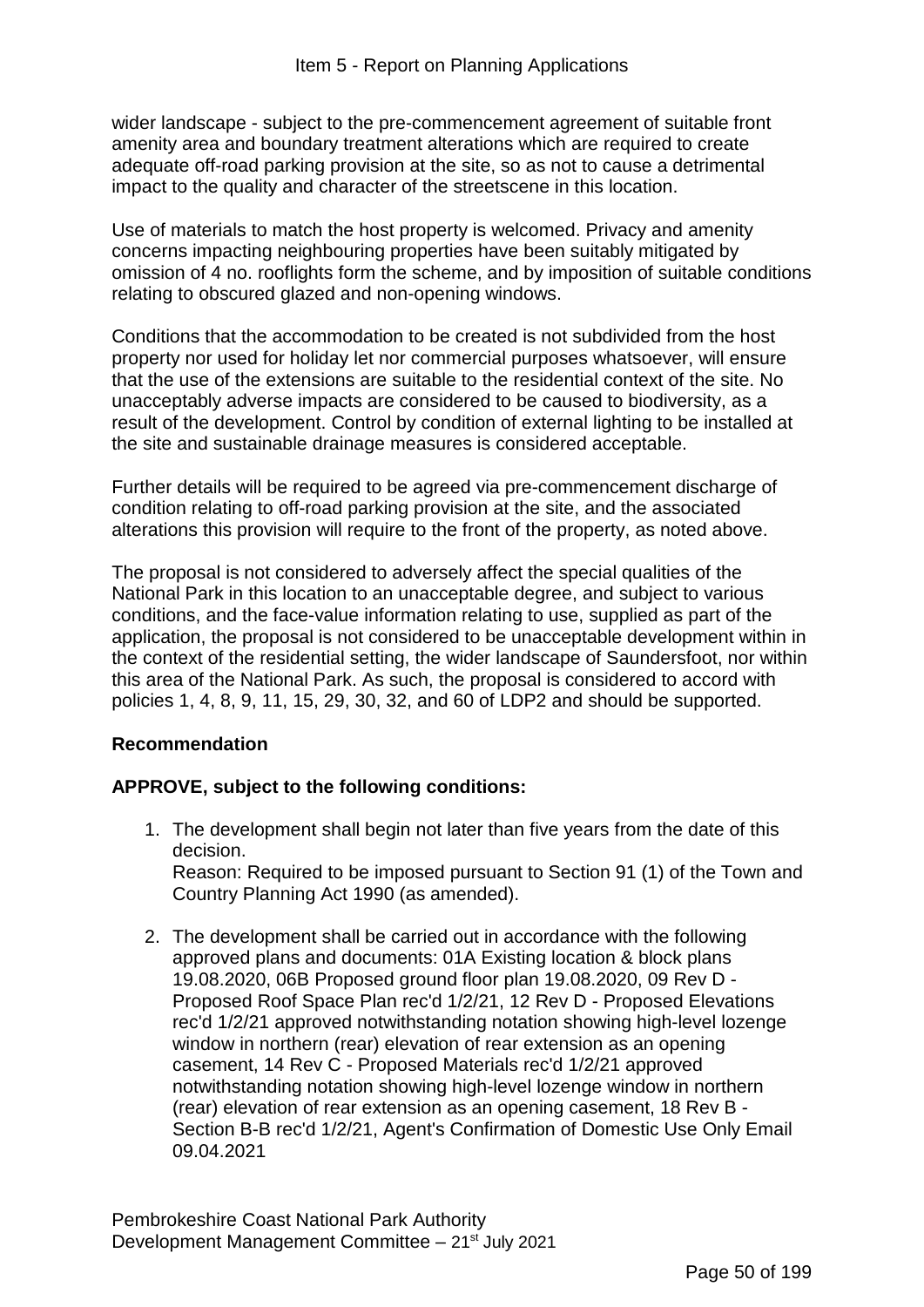Reason: In order to be clear on the approved scheme of development in the interests of protecting visual amenity and the special qualities of the National Park. Policy: Local Development Plan 2 – Policies 1 (National Park Purposes and Duty), 8 (Special Qualities), 14 (Conservation of the Pembrokeshire Coast National Park) and 29 (Sustainable Design).

- 3. External materials and finishes shall match those of the host property. To be retained as such in perpetuity. Reason: To ensure a proper standard of development and appearance in the interests of conserving the amenities and special qualities of the area. Policy: Local Development Plan 2 - Policies 1 (National Park Purposes and Duty), 14 (Conservation of the Pembrokeshire Coast National Park) and 29 (Sustainable Design).
- 4. The development hereby approved shall not be used for any purpose other than as domestic accommodation, to be used ancillary to the residential use of the dwelling known as 2 Vanderhoof Way only. The accommodation shall not be used or disposed of as a separate unit of accommodation, nor as a holiday let, nor used for any commercial purposes whatsoever. Reason: In order to be clear on the type of development sought and approved as the development would not be approved as a separate unit of accommodation. Policy: Local Development Plan 2 – Policies 8 (Special Qualities), 14 (Conservation of the Pembrokeshire Coast National Park) and 30 (Amenity).
- 5. Before the development hereby approved comes into first benefitial use, the high-level lozenge window in the rear (northern) elevation of the rear extension shall be obscured glazed to a minimum of level 3 on the Pilkington scale of obscurity, and be non-opening, to be retained as such in perpetuity. Reason: In the interests of conserving the privacy and amenity of adjacent properties. Policy: Local Development Plan 2 - Policy 30 (Amenity).
- 6. Before the development hereby approved comes into first benefitial use, the rooflight in the rear (northern) roofslope of the property shall be obscured glazed to a minimum of level 3 on the Pilkington scale of obscurity, and be non-opening to a minimum of 1.7m above internal floor level, to be retained as such in perpetuity. Reason: In the interests of conserving the privacy and amenity of adjacent properties. Policy: Local Development Plan 2 - Policy 30 (Amenity).
- 7. Prior to the commencement of any works on site, details shall be submitted for the express written consent of the Authority to detail off-street parking provision for a minimum of 2 no. cars, with the minimum dimensions of 5.5 metres in width (per space) and 5.5 metres deep; and the approved layout shall be complete and brought into use before any part of the development is occupied. The details shall include treatment of: - the existing front garden, the existing vegetation/landscape features to the frontage, - the existing boundary treatments to the street frontage and - any proposed surface treatments to be laid.

Reason: To reduce the likelihood of obstruction of the highway or danger to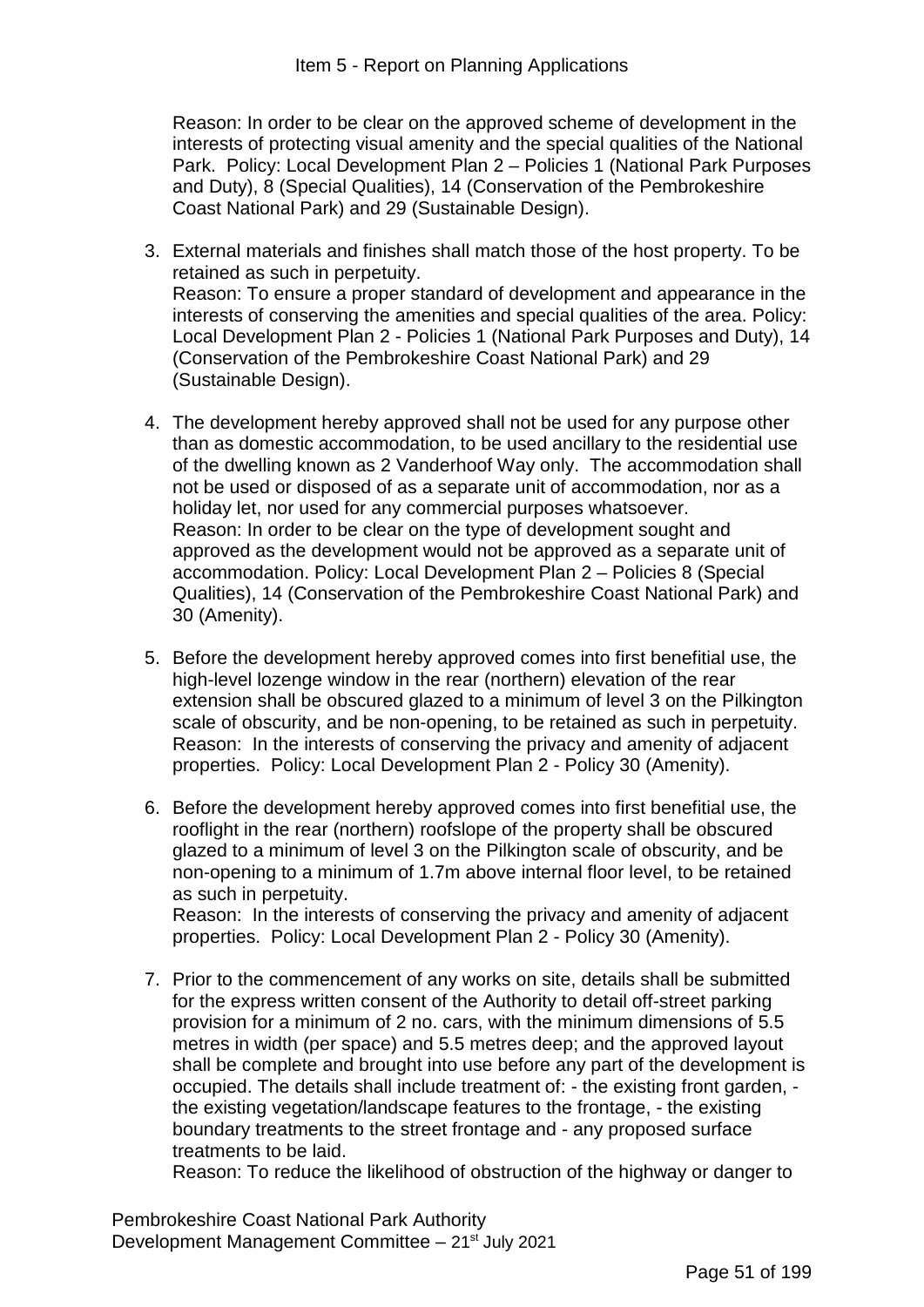road users. In order to be clear on the approved scheme of development in the interests of protecting visual amenity and the special qualities of the National Park. Policy: Local Development Plan 2 – Policies 1 (National Park Purposes and Duty), 8 (Special Qualities), 14 (Conservation of the Pembrokeshire Coast National Park), 29 (Sustainable Design) and 60 (Impacts of Traffic).

8. Before occupation of the development hereby approved, a biodiversity enhancement scheme, to include installation of 1 no. bird box or 1 no. bat box, shall be installed under the eaves of the dwelling, on an elevation which does not feature any external lighting. To be retained as such in perpetuity.

Reason: In the interests of maintaining the special qualities of the landscape and habitats of the National Park through the protection, creation and enhancement of links between sites and their protection for amenity, landscape and biodiversity value. Policy: Local Development Plan 2 - Policies 1 (National Park Purposes and Duty), 8 (Special Qualities), 11 (Protection of Biodiversity), 14 (Conservation of the Pembrokeshire Coast National Park), 30 (Amenity). To comply with the Wildlife & Countryside Act 1981 (as amended), the Conservation of Habitats and Species Regulations 2017 and the Environment (Wales) Act 2016.

9. No external illumination shall be installed as part of the development without first securing the express written consent of the Authority. Any external lighting installed as part of the development shall be low-level, shall be hooded to direct all light spillage towards the ground, shall omit less than 600 lumens in intensity and shall operate on a PIR system only. To be retained as such in perpetuity. Reason: To ensure that animal and plant species which within the terms of the Conservation (Habitats 2c) Regulations 1994 are effectively protected and the Local Development Plan 2 – Policy 11 - Protection of Biodiversity. In the interests of preserving the amenity of surrounding properties - Policy 30 -

Amenity.

- 10.Surface water run-off from all impermeable areas created by the scheme shall be disposed of to soakaways or some other form of sustainable drainage system. To be retained as such in perpetuity. Reason: To ensure that effective drainage facilities are provided for the proposed development and that no adverse impact occurs to the environment or the existing public sewerage system. Policy: Local Development Plan 2 – Policy 29 (Sustainable Design), Policy 32 (Surface Water Drainage).
- 11.All surface treatments laid as part of the scheme will be laid to permeable or semi-permeable materials only and retained as such in perpetuity. Reason: To ensure that effective drainage facilities are provided for the proposed development and that no adverse impact occurs to the environment or the existing public sewerage system. Policy: Local Development Plan 2 – Policy 29 (Sustainable Design), Policy 32 (Surface Water Drainage).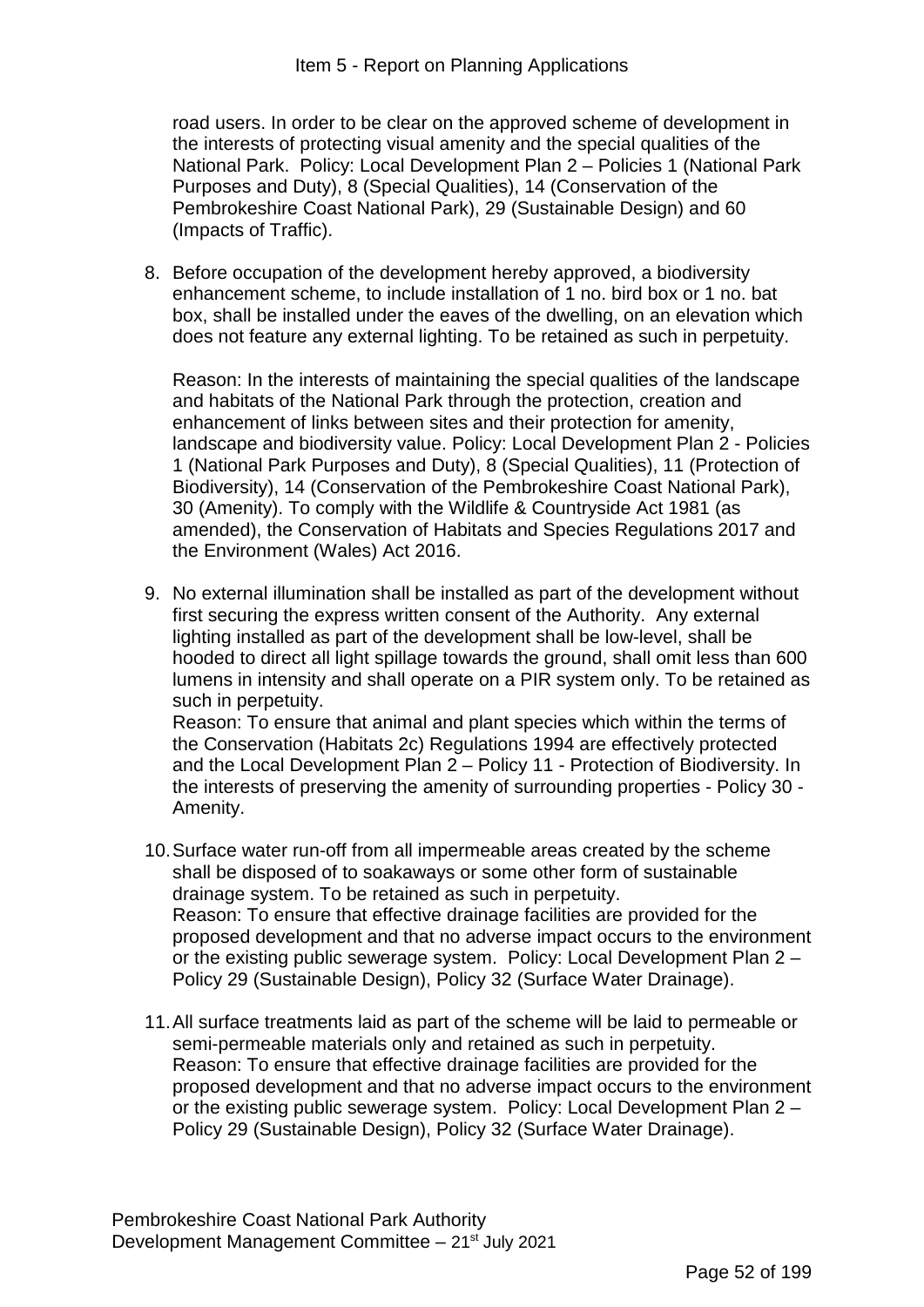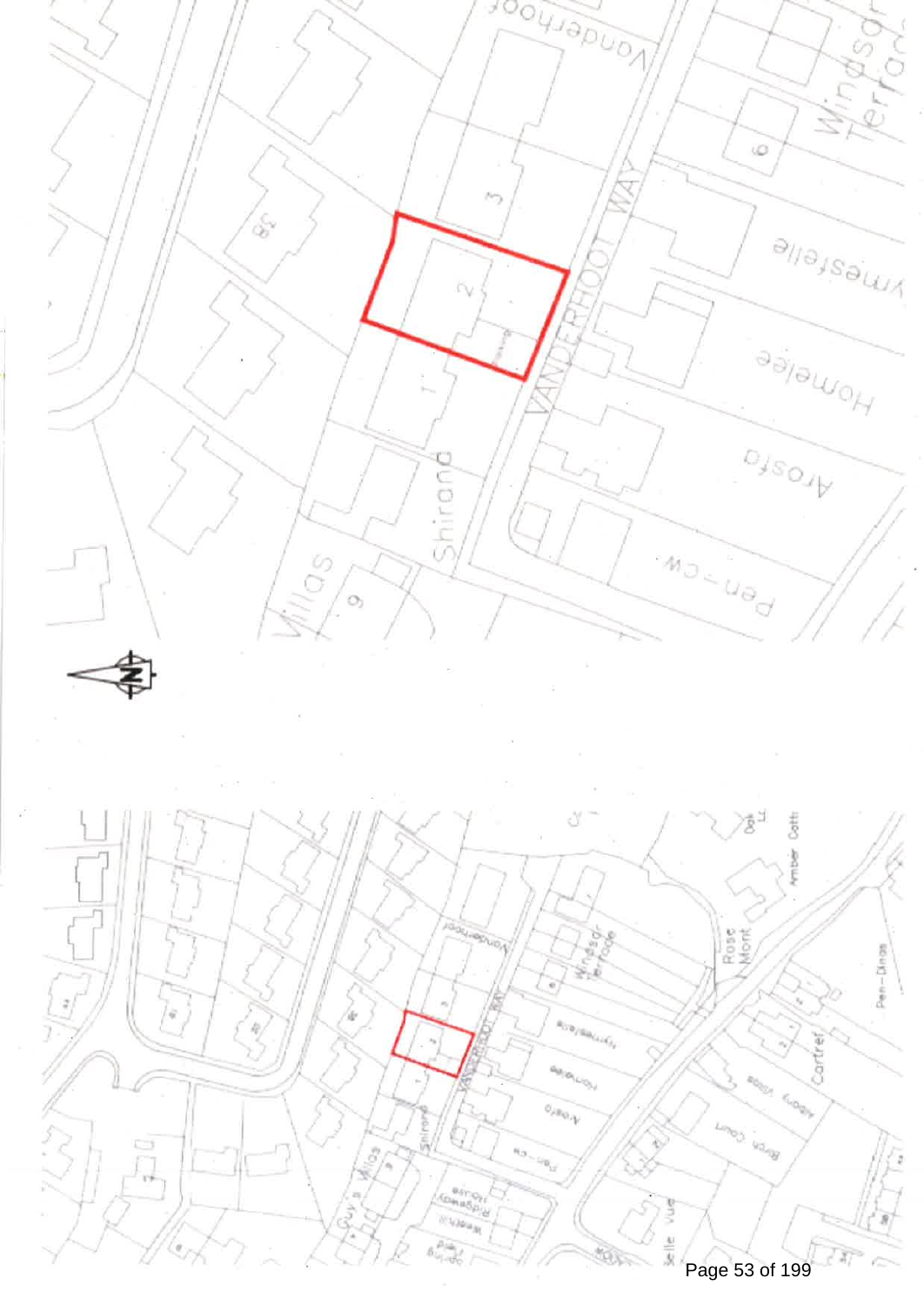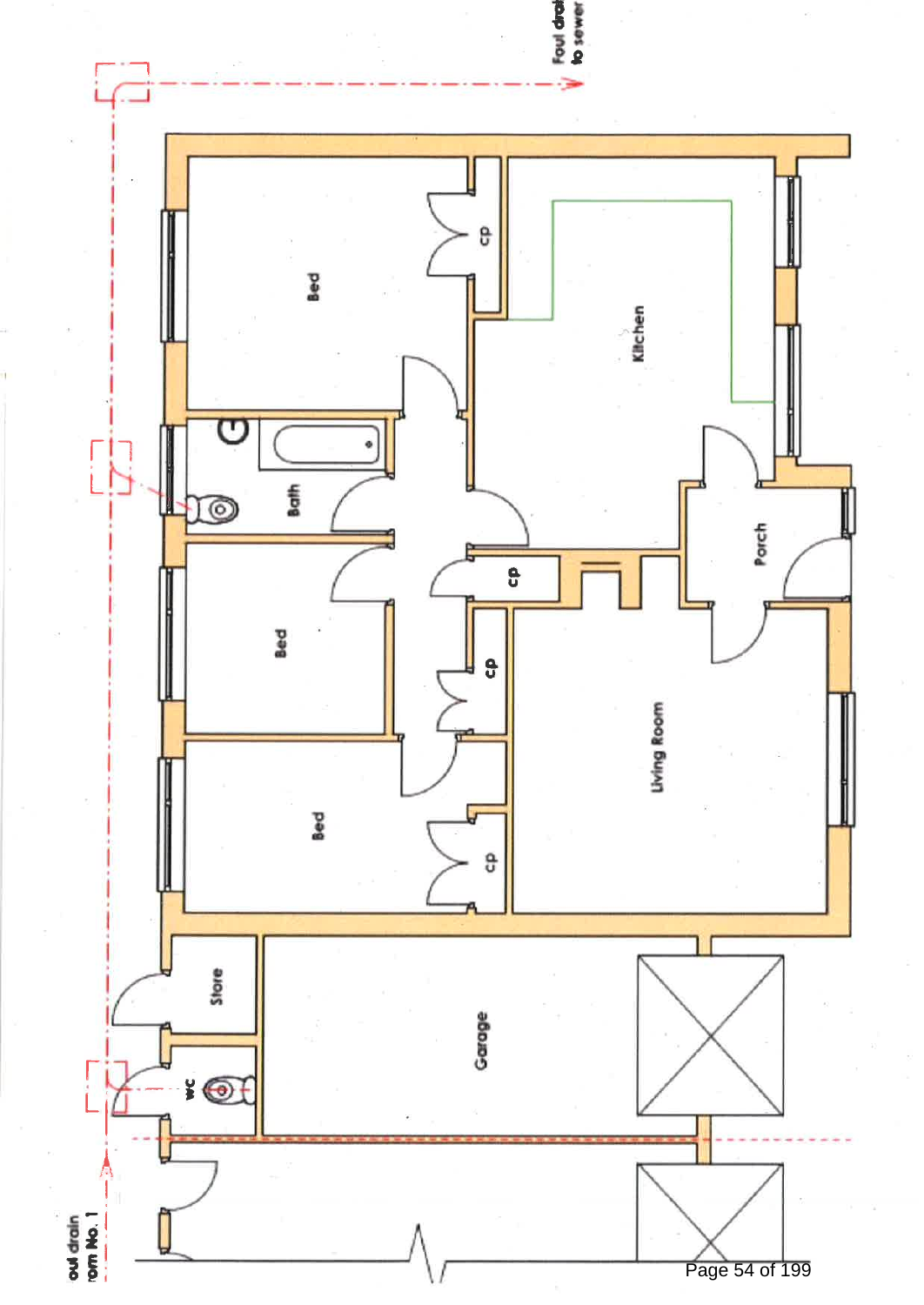

Page 55 of 199